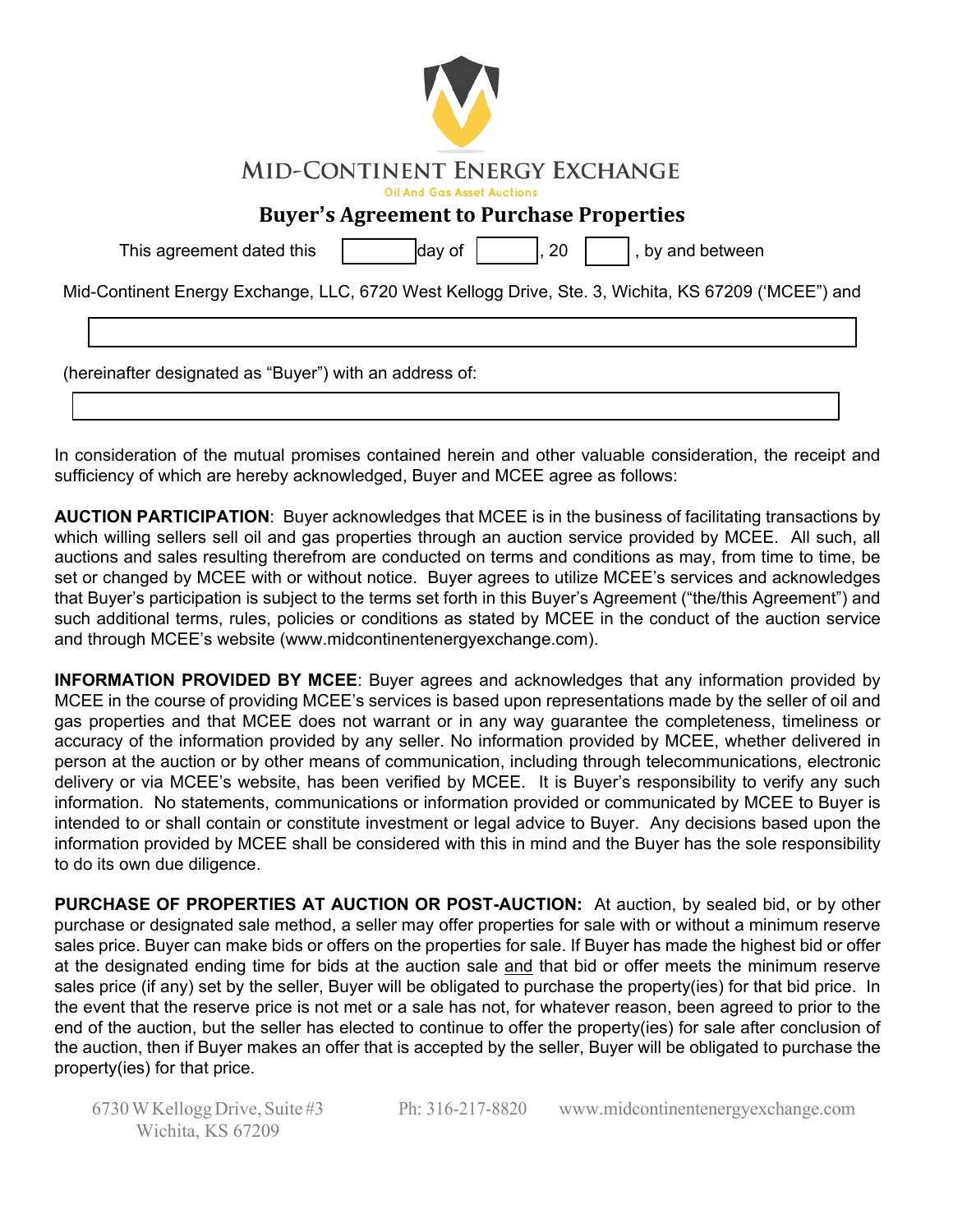**BUYER'S DUE DILIGENCE AND INDEPENDENT EVALUATION:** Buyer hereby acknowledges and agrees that Buyer has the sole responsibility to examine all information concerning ownership and production of the properties placed for sale through MCEE. Further, Buyer acknowledges and agrees that if it requires additional information concerning said properties, Buyer must contact MCEE or the seller to obtain requested information prior to the date the sale of the properties is scheduled to commence. MCEE will reasonably attempt to accommodate any requests for information made by Buyer, but is under no obligation to provide any such information nor to conduct any inquiry or investigation in order to accommodate such requests. Any bid placed by Buyer, whether or not Buyer has received any requested information and whether prior to or after making the request for information, is made at Buyer's own risk.

## **BUYER'S REPRESENTATIONS AND WARRANTIES:** Buyer hereby represents and warrants that:

(1) Buyer has or will before bidding, make an independent evaluation of the property offered for sale;

(2) Neither the seller nor MCEE have made any statements or representations concerning the present or future value or the future income, costs or profits, if any, to be derived from the property(ies) offered for sale;

(3) In making a bid or offer, Buyer has or will rely solely on Buyer's independent examination of the properties offered for sale, including but not limited to any available public records related to the properties, and that Buyer's bids or offers are based solely on Buyer's independent inspections, estimates, computations, evaluations, reports, studies and knowledge of the properties;

(4) Buyer accepts any and all information provided by a seller or MCEE provided in the property information sheet or data packages, as well as any other information provided by a seller or MCEE through the auction or post-auction process, without warranty of any kind by either the seller or MCEE and promises to verify any such information that Buyer deems relevant to Buyer's evaluation of the properties; and

(5) Buyer shall indemnify and hold MCEE harmless from any damages, claims, costs or liability, including reasonable attorneys' fees, related to any reliance by Buyer on any information provided by a seller or MCEE regarding the properties offered for sale.

**BUYER'S REPRESENTATIONS SPECIFIC TO SECURITIES TRANSACTIONS:** Buyer acknowledges that properties listed for sale through MCEE are not intended or considered to be securities under the Securities Act of 1933, the Securities Exchange Act of 1934 and all applicable state securities laws. Buyer hereby acknowledges and agrees that any sale of oil and gas royalties through MCEE's auction is merely a process of putting a willing seller in contact with a willing buyer to facilitate the purchase of oil and gas properties. The prior statements notwithstanding, Buyer hereby represents that he is a sophisticated, accredited and qualified investor. Buyer represents, by executing this Agreement, that a Buyer is: **(a)** primarily engaged in the business of exploring for or producing oil or gas or other minerals as an ongoing business; **(b)** by reason of Buyer's knowledge or experience, Buyer will evaluate the merits and risks of the properties to be purchased through MCEE's auction service and will form an opinion based upon Buyer's knowledge and experience and not upon any statement, representation or printed material provided by MCEE or its officers, directors, employees, owners, agents or other representatives; **(c)** the Buyer has the legal capacity and/or authorization to participate in MCEE's auction; **(d)** Buyer has an annual income of \$200,000.00, if Buyer is a natural person, in each of the two most recent years or joint income with Buyer's spouse of not less than \$300,000.00 in each of those years and has a reasonable expectation of reaching the same income level in the current year or Buyer has a net worth or a joint net worth with Buyer's spouse, at the time of Buyer's purchase exceeding \$1,000,000.00 or Buyer, if Buyer is a business entity, Buyer has total assets in excess of \$5,000,000.00, as shown by the business's most recent prepared financial statements or Buyer, if Buyer is a business entity, has equity owners that are qualified as accredited investors; or **(e)** Buyer has sufficient knowledge and experience in business and financial matters to evaluate the merits and risks of the acquisition of the properties offered for sale through MCEE's service. Buyer has a continuing duty to notify MCEE if Buyer subsequently fails to qualify as a sophisticated, qualified and accredited investor. Buyer agrees to indemnify and hold MCEE harmless from any and all violations of applicable securities laws that result from any misrepresentation of the Buyer's status as an accredited or otherwise qualified investor.

6730 W Kellogg Drive, Suite #3 Wichita, KS 67209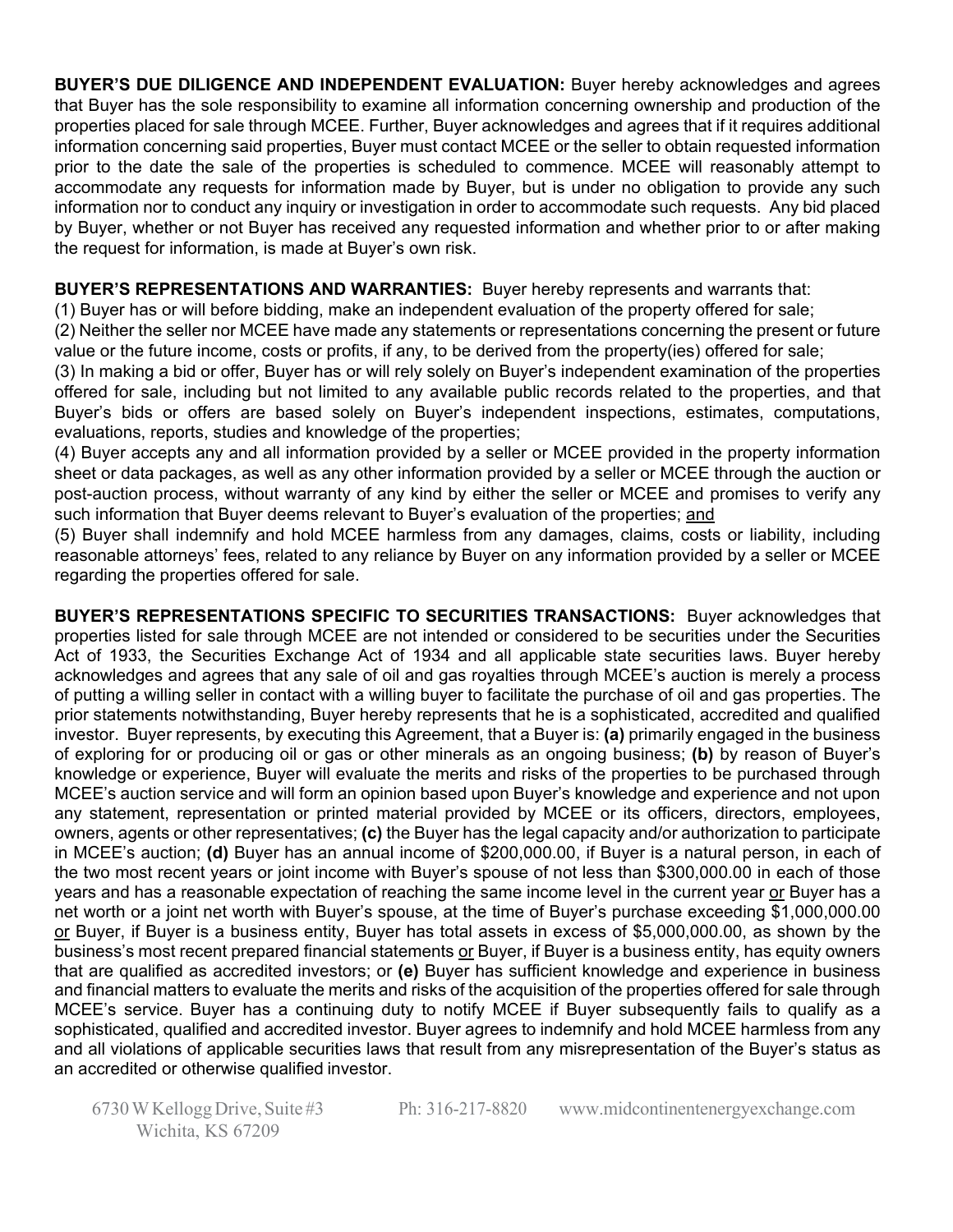**CONTRACT COMPLIANCE:** Buyer hereby agrees to comply with all applicable joint operating agreements, unitization agreements, communication agreements and other agreements that pertain to the ownership of the subject properties. Buyer is fully responsible to obtain waivers of uniform maintenance under joint operating agreements, if needed, and agrees to indemnify and hold MCEE and the seller harmless if the same are not obtained by Buyer or waived by a third party.

**RESOLUTION OF LESSER INTEREST ISSUES:** If Buyer discovers that the properties conveyed by a seller are of lesser interest than what is represented on the property information sheet and associated data, or any modifications or changes thereto, Buyer shall send notification to the seller within 60 days from the date of sale. Said notification will describe the difference in interest accompanied by adequate proof of said lesser interest. Buyer agrees that, within 30 days following the receipt of the notification, the seller may, at the seller's option: (a) refund a pro-rata share of the purchase price based on the amount of the actual interest versus the interest as represented; (b) cure the defect that is identified to provide Buyer with the full interest represented; or (c) rescind the sale, in which case the seller shall accept a reassignment of the interest from Buyer and refund the purchase price paid by Buyer upon receipt of the reassignment. Buyer's sole remedy related to any dispute regarding a lesser interest issue or its resolution under the terms of this Agreement shall be against the seller and not against MCEE.

**GAS IMBALANCES:** Buyer acknowledges and agrees that properties on which it may bid or make offers may be subject to gas imbalances pursuant to gas balancing agreements between working interest parties or in the absence of agreements between the working interest parties and the unit. All properties shall be sold without warranty on an "as is, where is" basis. No adjustment in the purchase price shall be made as a result of an inaccuracy in the estimated gas imbalance amount disclosed by a seller. Buyer agrees that neither a seller nor MCEE make or provide any representations or warranties as to the accuracy of said information.

**ENVIRONMENTAL LIABILITIES:** Buyer hereby acknowledges and agrees that after the date of the assignment of any properties acquired Buyer is responsible for any and all losses attributable to any and all environmental events or impacts, including without limitation, damage to property, injury or death of persons or things, natural resource damage, environmental remediation and restoration, costs, fines, or penalties arising out of or attributable to the ownership, condition or operation of the properties purchased by Buyer.

## **ROYALTY, OVERRIDING ROYALTY, WORKING INTEREST, CONTRACTUAL LIABILITIES AND**

**OPERATION LIABILITIES:** Buyer agrees and acknowledges that any and all liabilities relating to obligations to pay royalties, contractual obligations under oil and gas leases, joint operating agreements and liabilities associated with the ownership, condition and operation of the subject properties become Buyer's liability from the effective date of assignment.

**NO WARRANTIES (EXPRESS OR IMPLIED):** Buyer acknowledges and agrees that it is acquiring the properties, wells, equipment and other property located thereon from a seller without warranty whatsoever, whether express, statutory or implied, as to the description, title, condition, quality, fitness for purpose, merchantability, or otherwise. Buyer acknowledges and agrees that neither the seller nor MCEE makes or has made any representation or warranty whatsoever as to the physical condition of the property(ies) nor any statements or representation concerning the present or future value of the anticipated income, cost, or profits, if any, to be derived from the property(ies). Buyer acknowledges and agrees that all property is sold on an "as is, where is" basis.

**TITLE:** Buyer hereby acknowledges and agrees that it has the sole responsibility to examine all information concerning title to the properties and to conduct its own independent evaluation to ascertain title to the properties and satisfy itself that the title is marketable. Buyer acknowledges and agrees that it will indemnify and hold a seller and MCEE harmless as to the accuracy of any documents of title to the properties. Buyer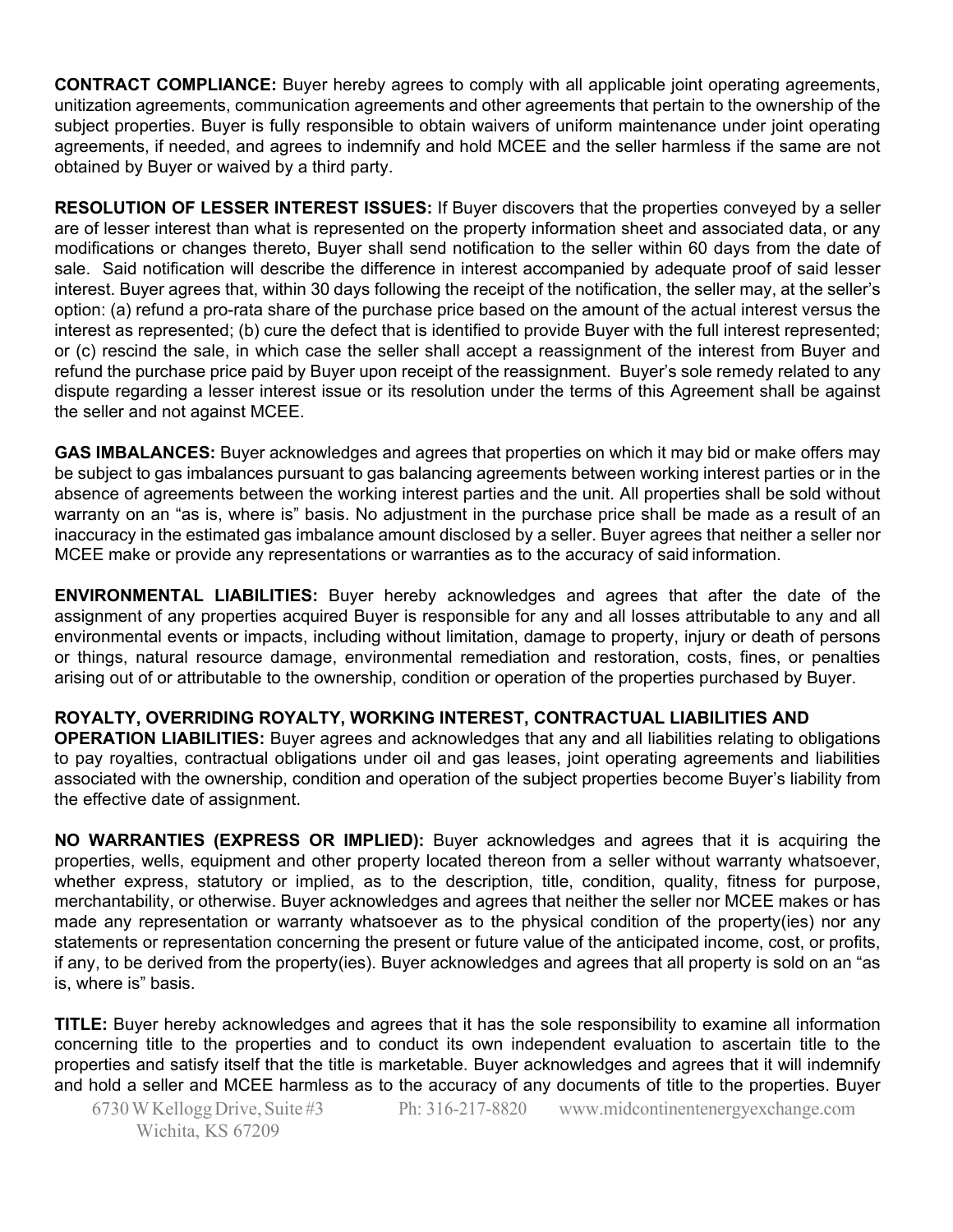further acknowledges and agrees that neither any seller nor MCEE warrants title, either expressly or impliedly, and that all title to property is on an "as is" basis.

**CLOSING:** Buyer acknowledges and agrees that upon notification from MCEE, at Buyer's successful bid or offer on a seller's property, Buyer shall tender the total amount of funds required to purchase the property to the designated escrow bank as determined by MCEE either by wire transfer, next day delivery or overnight mail, by certified check or preapproved check from MCEE, or hand courier delivery service to the designated closing office, all within 48 hours of notification. Buyer agrees that all funds will be held in escrow until the seller provides all executed documents of conveyance to Buyer.

**ESCROWED FUNDS:** Buyer agrees and acknowledges that MCEE or an agent designated by MCEE may hold in escrow funds submitted by Buyer pursuant to this Agreement pending closing of a transaction. In the event that any dispute should arise between Buyer and a seller related to disposition of any escrowed funds, Buyer acknowledges that MCEE will hold the funds and will not release the same until directed by mutually agreed instructions from both Buyer and the seller to release the funds or directed by a court of competent jurisdiction to distribute the funds as directed by the court. In the event that MCEE should so elect, MCEE may choose to interplead escrowed funds into court for further dispute resolution between Buyer and the seller as to disposition of the funds. Buyer agrees that any costs of such an interpleader action by MCEE shall be paid by Buyer, including MCEE's reasonable attorney fees. Buyer shall not be entitled to any interest from the funds during the pendency of any escrow.

**RELEASE FROM SELLER'S NON-PERFORMANCE:** Buyer agrees that MCEE is not liable to Buyer for any breach resulting from a seller's failure to close the sale of any property or any breach of duty owed to the Buyer by the seller. Buyer's sole remedy for a seller's non-performance is against the seller. Buyer hereby indemnifies and agrees to hold MCEE harmless from and against any damages, claims, costs or liabilities related to a breach or alleged breach by a seller of any agreement to sell the properties to Buyer.

**BUYER'S DEFAULT:** Buyer acknowledges and agrees that if Buyer fails to fulfill Buyer's obligations under the terms of this Agreement or an agreement to purchase properties, Buyer shall be in default under this Agreement and any corresponding purchase agreement. MCEE and any aggrieved seller shall have all remedies available to them under Kansas law, including but not limited to specific performance, lost commissions, damages resulting from a resale of the properties at a purchase price less than that agreed to by Buyer, and any such additional damages as may be available, including recovery of MCEE's costs and reasonable attorneys' fees in seeking to enforce any agreement, pursue damages, or defend against any claims, cross-claims or counterclaims of any third party, including any seller, caused by Buyer's default.

**INDEMNIFICATIONS**: Buyer's indemnifications of MCEE as set forth in this Agreement include MCEE and its officers, directors, employees, shareholders, agents, representatives, contractors, attorneys, successors and assigns (collectively "the Indemnitees"). The term "costs" as set forth in the indemnification provisions of this Agreement shall include reasonable attorney fees incurred by the Indemnitees. The indemnifications of MCEE found in this Agreement shall survive closing of any transaction to purchase properties from a seller.

**GOVERNING LAW AND JURISDICTION:** This Agreement and any action related to thisAgreement shall be interpreted and governed by the laws of the state of Kansas. Seller agrees that the proper and exclusive venue for any dispute related to this Agreement is in the District Court of Sedgwick County,Kansas and that said court shall have exclusive jurisdiction over the parties and subject matter of this Agreement.

## **NOTICES AND ELECTRONIC COMMUNICATIONS:** Notices regarding this Agreement shall be in writing and

6730 W Kellogg Drive, Suite #3 Wichita, KS 67209 Ph: 316-217-8820 [www.midcontinentenergyexchange.com](http://www.midcontinentenergyexchange.com/)